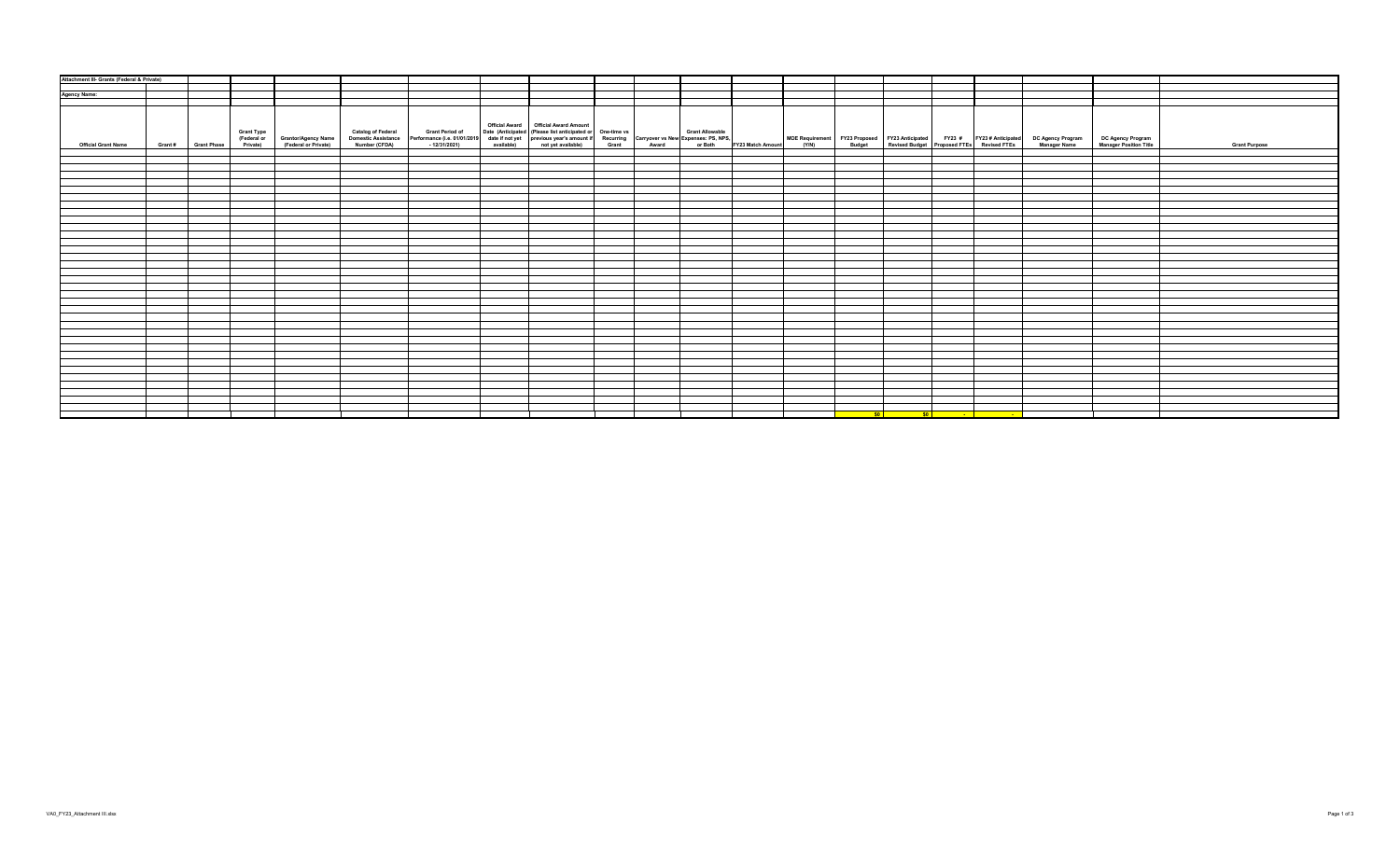|                     | <b>Attachment III-Federal Payments</b> |                                 |                |                 |                 |             |              |
|---------------------|----------------------------------------|---------------------------------|----------------|-----------------|-----------------|-------------|--------------|
| <b>Agency Name:</b> |                                        |                                 |                |                 |                 |             |              |
|                     |                                        |                                 |                |                 |                 |             |              |
|                     |                                        |                                 |                |                 |                 |             |              |
|                     |                                        |                                 |                |                 |                 |             |              |
|                     |                                        |                                 |                |                 |                 |             |              |
|                     |                                        | Agency Fund # Agency Fund Title | <b>Purpose</b> | FY 2022 Payment | FY 2023 Payment | Change      | New/On-going |
|                     |                                        |                                 |                |                 |                 | 0           |              |
|                     |                                        |                                 |                |                 |                 | 0           |              |
|                     |                                        |                                 |                |                 |                 | $\pmb{0}$   |              |
|                     |                                        |                                 |                |                 |                 | $\pmb{0}$   |              |
|                     |                                        |                                 |                |                 |                 | $\pmb{0}$   |              |
|                     |                                        |                                 |                |                 |                 | $\mathbf 0$ |              |
|                     |                                        |                                 |                |                 |                 | $\pmb{0}$   |              |
|                     |                                        |                                 |                |                 |                 | $\mathbf 0$ |              |
|                     |                                        |                                 |                |                 |                 | $\pmb{0}$   |              |
|                     |                                        |                                 |                |                 |                 | $\pmb{0}$   |              |
|                     |                                        |                                 |                |                 |                 | $\pmb{0}$   |              |
|                     |                                        |                                 |                |                 |                 | $\pmb{0}$   |              |
|                     |                                        |                                 |                |                 |                 | $\pmb{0}$   |              |
|                     |                                        |                                 |                |                 |                 | $\mathbf 0$ |              |
|                     |                                        |                                 |                |                 |                 | $\mathbf 0$ |              |
|                     |                                        |                                 |                | \$0             | \$0             | \$0         |              |